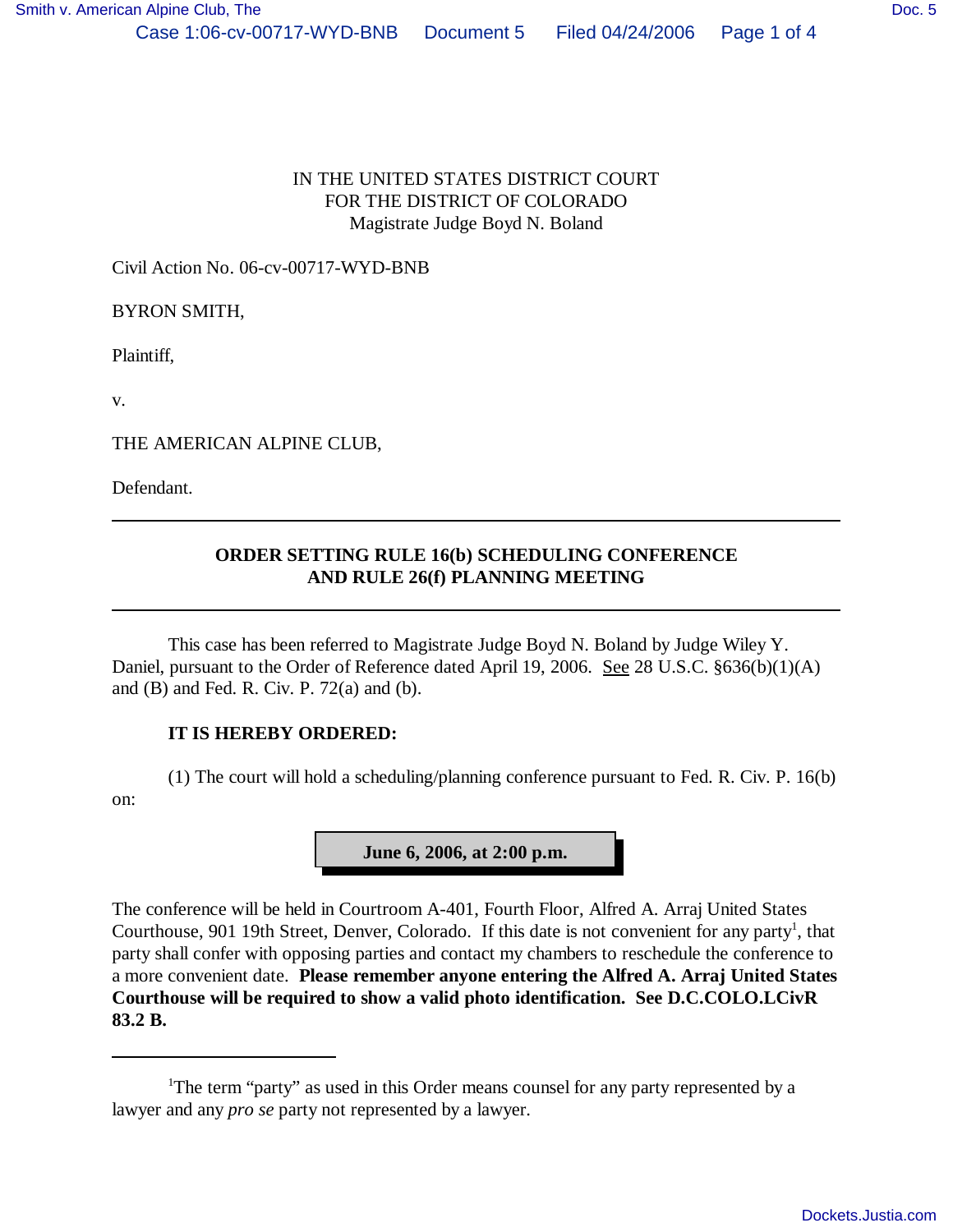A copy of the instructions for the preparation of a scheduling order and a form of scheduling order can be downloaded from the court's website at [www.co.uscourts.gov/forms](http://www.co.uscourts.gov/forms-)frame.htm. (Click on "Civil Forms" in the blue box at the top of the screen and scroll down to the bold hearing "Standardized Order Forms"). Parties shall prepare the proposed scheduling order in accordance with the court's form.

The parties shall submit their proposed scheduling order, pursuant to District of Colorado Electronic Case Filing ("ECF") Procedures V.L., on or before:

**May 30, 2006**

Attorneys and/or parties not participating in ECF shall submit their proposed scheduling order on paper to the Clerk's Office. However, if any party in the case is participating in ECF, it is the responsibility of that party to submit the proposed scheduling order pursuant to the District of Colorado ECF Procedures.

The plaintiff shall notify all parties who have not yet entered an appearance of the date and time of the scheduling/planning conference and provide a copy of this Order to those parties.

(2) In preparation for the scheduling/planning conference, the parties are directed to confer in accordance with Fed. R. Civ. P. 26(f) on or before:



The court encourages the parties to meet face to face, but if that is not possible, the parties may meet by telephone conference. All parties are jointly responsible for arranging and attending the Rule 26(f) meeting.

During the Rule 26(f) meeting, the parties shall discuss the nature and basis of their claims and defenses and the possibilities for a prompt settlement or resolution of the case; make or arrange for the disclosures required by Rule  $26(a)(1)$ ; and develop their proposed scheduling/discovery plan. The parties should also discuss the possibility of informal discovery, such as conducting joint interviews with potential witnesses, joint meetings with clients, depositions via telephone, or exchanging documents outside of formal discovery.

In those cases in which (i) the parties' substantive allegations involve extensive computergenerated records; (ii) a substantial amount of disclosure or discovery will involve information or records in electronic form (i.e., e-mail, word processing, databases); (iii) expert witnesses will develop testimony based in large part on computer data and/or modeling; or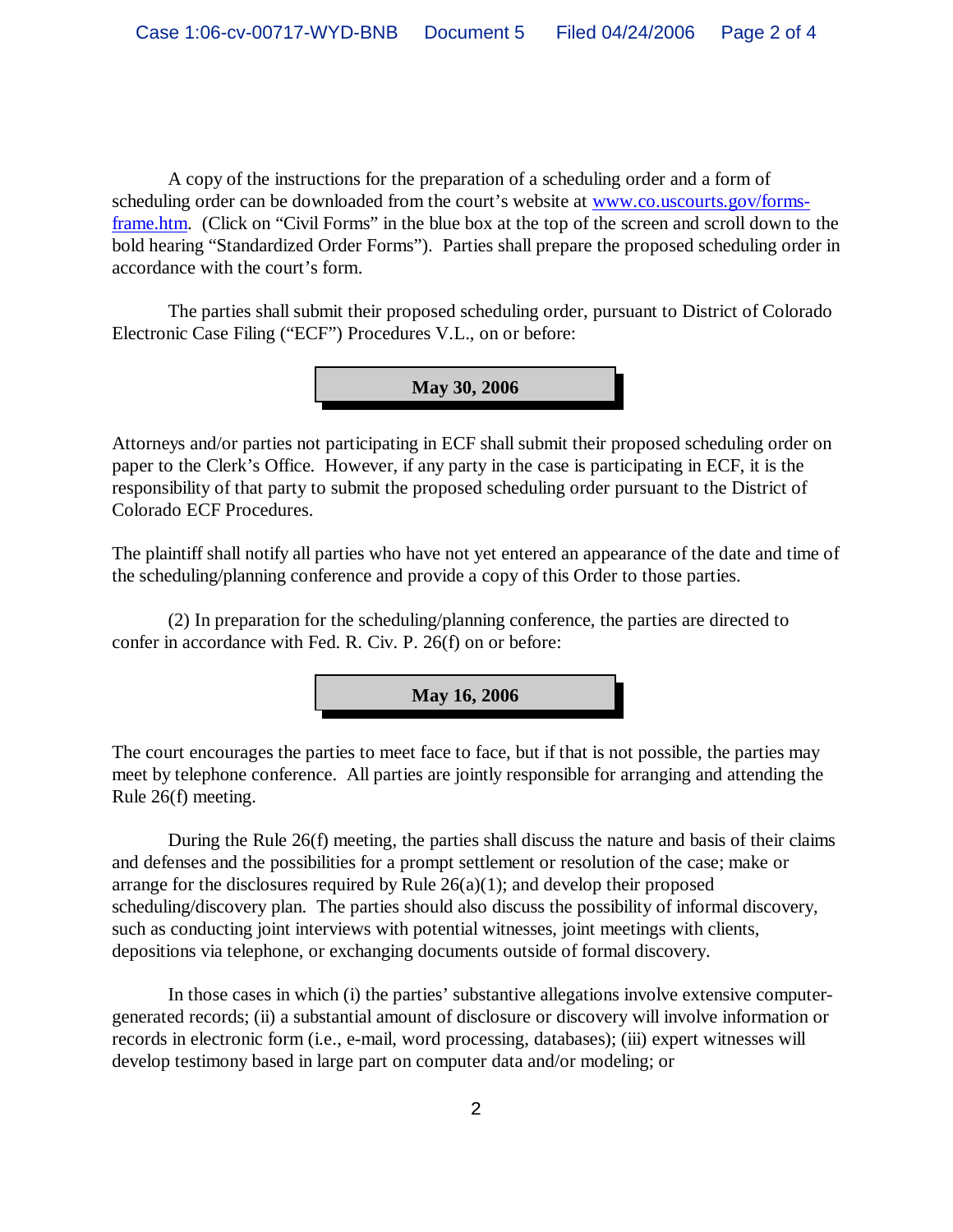(iv) any party plans to present a substantial amount of evidence in digital form at trial, the parties shall confer regarding steps they can take to preserve computer records and data, facilitate computer-based discovery, resolve privilege issues, limit discovery costs and delay, and avoid discovery disputes relating to electronic discovery. The parties shall be prepared to discuss these issues, as appropriate, in the proposed scheduling order and at the scheduling/planning conference.

These are the minimum requirements for the Rule 26(f) meeting. The parties are encouraged to have a comprehensive discussion and are required to approach the meeting cooperatively and in good faith. The parties are reminded that the purpose of the Rule 26(f) meeting is to expedite the disposition of the action, discourage wasteful pretrial activities, and improve the quality of any eventual trial through more thorough preparation. The discussion of claims and defenses shall be a substantive, meaningful discussion.

The parties are reminded that pursuant to Fed. R. Civ. P. 26(d) no discovery shall be sought prior to the Rule 26(f) meeting.

(3) The parties shall comply with the mandatory disclosure requirements of Fed. R. Civ. P.  $26(a)(1)$  on or before:

**May 30, 2006**

Counsel and parties are reminded that the mandatory disclosure requirements encompass computer-based evidence which may be used to support claims or defenses. Mandatory disclosures must be supplemented by the parties consistent with the requirements of Fed. R. Civ. P. 26(e). Mandatory disclosures and supplementation are not to be filed with the Clerk of the Court.

(4) This matter also is referred to Magistrate Judge Boland for settlement purposes and with the authority to convene such settlement conferences and direct related procedures as may facilitate resolution of this case. The scheduling/planning conference on June 6, 2006, is not a settlement conference, and no client representative is required to appear. Nonetheless, to facilitate an early evaluation of the possibility of settlement, the parties shall e-mail a Confidential Settlement Statement in PDF format to [Boland\\_Chambers@cod.uscourts.gov](mailto:Boland_Chambers@cod.uscourts.gov) on or before **May 30, 2006**. This statement shall briefly outline the facts and issues in the case and the possibilities for settlement, including any settlement authority from the client. Attorneys and/or pro se parties not participating in ECF shall submit a single copy of their Confidential Settlement Statements, on paper, to the Clerk's Office marked "Personal and Confidential."